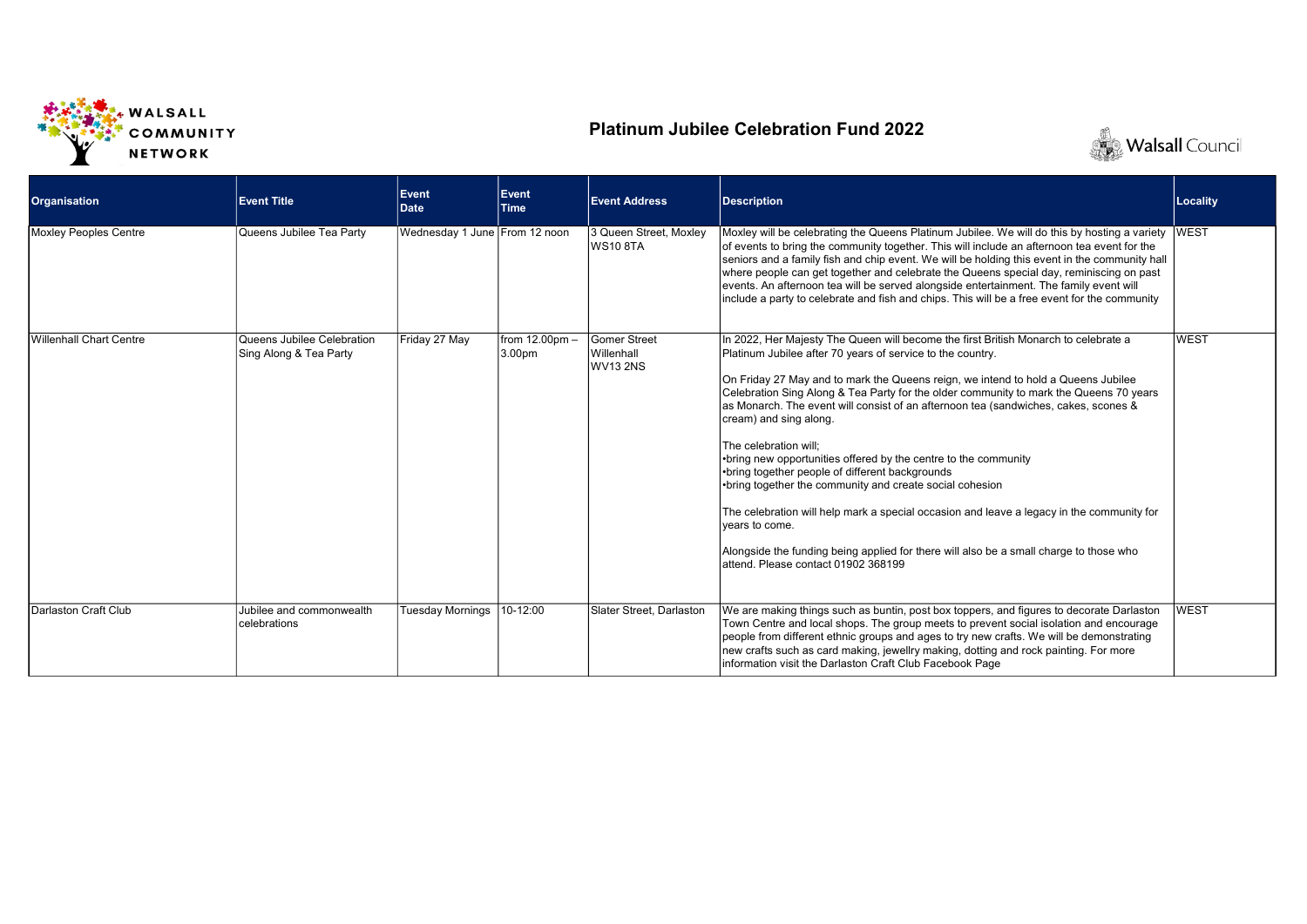| <b>Friends of Willenhall Memorial Park</b>       | Sunday afternoon Bandstand<br>and afternoon tea | Sunday 5th June<br>2022     | $1-5pm$    | <b>Willenhall Memorial Park</b><br>Pinson Road Willenhall<br>WV13 2pw                     | There is no charge for the event. This enables everyone to be able to attend. It will take<br>place in the open air round the Bandstand. Members of the public are invited to bring their<br>own picnics and seats and enjoy the entertainment. Opportunity to see the Peace Tree<br>inside the pavilion and the Memorial Garden opened in 2018 and other facilities the park<br>has on offer.<br>We will sell refreshments at a small cost to offset the cost of the day.(Level 2 Food Hygiene<br>holder available) and also to develop similar occasions in the future.<br>There will be crafts for children delivered by colleagues which have a Royal Jubilee theme.<br>All helpers will be DBS checked<br>Publicity will appear in the local free magazine Willenhall Life and mention will be made of<br>Walsall Council's funding assistance.                                                                                         | <b>WEST</b> |
|--------------------------------------------------|-------------------------------------------------|-----------------------------|------------|-------------------------------------------------------------------------------------------|----------------------------------------------------------------------------------------------------------------------------------------------------------------------------------------------------------------------------------------------------------------------------------------------------------------------------------------------------------------------------------------------------------------------------------------------------------------------------------------------------------------------------------------------------------------------------------------------------------------------------------------------------------------------------------------------------------------------------------------------------------------------------------------------------------------------------------------------------------------------------------------------------------------------------------------------|-------------|
| ST STEPHEN'S CHURCH WILLENHALL JUBILEE COMMUNITY | AFTERNOON TEA                                   | <b>SATURDAY 4TH</b><br>JUNE | $1 - 4:30$ | ST STEPHEN'S<br>CHURCH,<br><b>WOLVERHAMPTON</b><br>STREET, WILLENHALL<br><b>WV13 2PS</b>  | As a Church we are keen to develop ways in which to serve the local community. During<br>this important weekend, we are planning a Community Afternoon Tea. This will be an open<br>event. We will invite members of the community through our existing social media networks,<br>posters and flyers to local roads.<br>We plan to offer an afternoon tea of sandwiches and other light refreshments, cakes and<br>treats. During the afternoon we hope to offer musical entertainment from our musicians.<br>Weather permitting, this event will be held outside in our church grounds.<br>It is hoped that we will be able to offer this event free to our community. We may ask for<br>donations which will be entirely voluntary and will include a raffle as part of our fundraising.                                                                                                                                                   | <b>WEST</b> |
| Moore Rd Fletcher Rd Residents                   | The Big Jubilee Lunch on the<br>Green           | Sunday 5 June<br>2022       | 1pm        | 'The Green' Fletcher<br>Road / Moore Road New<br>Invention, Willenhall<br><b>WV12 5EU</b> | In the spirit of bringing communities together to celebrate our Majesty's incredible 70 year<br>reign we would like to host a tea party / picnic on The Green in between Moore Road and<br>Fletcher Road, New Invention. We do not envisage that a road closure will be necessary.<br>Our community is made up of families, couples, those living alone, disabled people and the<br>elderly. We believe that a celebration that brings us all together will rekindle the<br>neighbourhood community spirit of old that has begun to re-emerge since the pandemic. We<br>have a lot to learn from the times of yesteryear and many of today's problems, such as<br>social isolation and anxiety could be eased with a strengthened sense of community, where<br>neighbours not only look out for, but look after one another.<br>We would like our event to unite our community, include all members and strengthen our<br>ties to one other. | <b>WEST</b> |
| New Invention Infant School                      | New Invention Big Jubilee Bash Saturday 4 June  |                             | 11am-3pm   | New Invention Infant<br>School<br>Cannock Road,<br>Willenhall<br><b>WV12 5SA</b>          | $ As$ a community school New Invention Infant School are hosting a community funday. There $ \mathsf{WEST} $<br>will be bouncy castles, Jubilee crafts, a chance to play on our playground, refreshments &<br>food. The theme will be a street party atmosphere within the safe environment of the school<br>grounds. It will be a chance for the community of New Invention to gather together and<br>celebrate the jubilee together.                                                                                                                                                                                                                                                                                                                                                                                                                                                                                                       |             |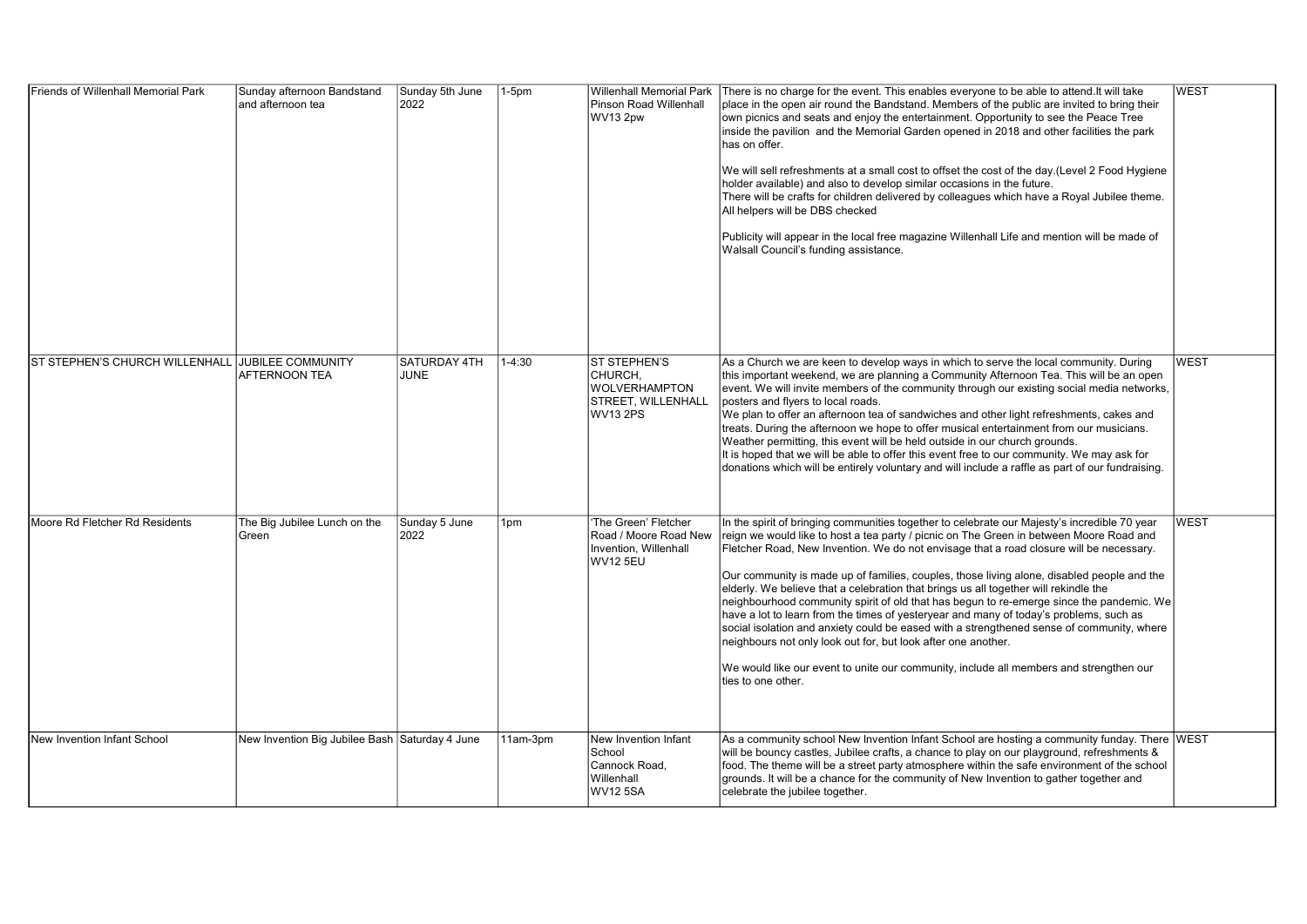| Midlands Adaptive Boxing Organisation<br>lcıc                     | Queens Jubilee - Back in the<br>day, Sports and Play | Thursday 2 June           |               | Darlaston Town Hall<br>Victoria Road Darlaston<br><b>Ws108AA</b>                                                             | We are planning on holding an old-fashioned sports day to celebrate the Queens Jubilee.<br>The activities will include the egg and spoon race, sack race, long distance run, sprint, and a<br>few other events. We will not charge for the event and hope to get up to 20 participants.                                                                                                                                                                                                                                                                                                                                                                                                                                                                                                                                                                                                                                                                                                                                                                                          | lwest       |
|-------------------------------------------------------------------|------------------------------------------------------|---------------------------|---------------|------------------------------------------------------------------------------------------------------------------------------|----------------------------------------------------------------------------------------------------------------------------------------------------------------------------------------------------------------------------------------------------------------------------------------------------------------------------------------------------------------------------------------------------------------------------------------------------------------------------------------------------------------------------------------------------------------------------------------------------------------------------------------------------------------------------------------------------------------------------------------------------------------------------------------------------------------------------------------------------------------------------------------------------------------------------------------------------------------------------------------------------------------------------------------------------------------------------------|-------------|
| Darlaston All Active                                              | Queens jubilee Afternoon Tea<br>celebration          | Thursday 2nd June<br>2022 | 12 till 4pm   | Darlaston Town Hal<br>Victoria Road Darlaston<br><b>Ws108AA</b>                                                              | Jubilee celebration is a afternoon Tea for 150 people with 2 solo artist to entertain plus<br>compare<br>Bingo Raffles,<br>Afternoon tea will be served by volunteers, The Town hall will be decorated to celebrate the<br>occasion<br>Tickets are sold at £6 to make the event affordable .Please contact 0121 5686144                                                                                                                                                                                                                                                                                                                                                                                                                                                                                                                                                                                                                                                                                                                                                          | <b>WEST</b> |
| Darlaston Town Centre and District<br><b>Activities Committee</b> | Darlaston Town Centre Jubilee<br>Event               | Friday 27th May<br>2022   |               | King Street Darlaston                                                                                                        | Bunting all around the Town Centre, Flags in shops for children, Music playing throughout<br>the Town Centre and shops offering tasters and drinks throughout the day.<br>Shops may make a small charge for food.                                                                                                                                                                                                                                                                                                                                                                                                                                                                                                                                                                                                                                                                                                                                                                                                                                                                | <b>WEST</b> |
| Willenhall Carnival                                               | Queens Jubilee Celebration<br>Tea Party              | Saturday 11 June<br>2022  | 11am till 5pm | <b>Willenhall Memorial Park</b><br>Pinson Road<br>Willenhall                                                                 | In 2022, Her Majesty The Queen will become the first British Monarch to celebrate a<br>Platinum Jubilee after 70 years of service to the country.<br>On Saturday 11 June 2022 and to mark the Queens reign, we intend to hold a Queens<br>Jubilee Celebration Tea Party for the community to mark the Queens 70 years as Monarch.<br>The event will consist of an afternoon tea (sandwiches, scones & cream). This event will be<br>incorporated with Willenhall Carnival who will also be running their annual carnival day and<br>will also have lots of free attractions, arena acts, music stage, trade/community stalls and<br>traditional fun fayre – also celebrating the queens jubilee. We envisage over 2,500 people<br>to attend the event.<br>The celebration will;<br>•bring new opportunities offered by the centre to the community<br>•bring together people of different backgrounds<br>•bring together the community and create social cohesion<br>The celebration will help mark a special occasion and leave a legacy in the community for<br>years to come. | <b>WEST</b> |
| OHPP                                                              | <b>Garden Party</b>                                  |                           |               | Wednesday 1 June 11-3pm 10-12pm Bentley Community<br>Centre. Wilkes Avenue.<br>WS2 0JN OHPP, Wing<br>Close, Bentley, WS2 0LS | We will be providing two events: Event 1: Garden party for the community providing<br>entertainment and light refreshments. The event will take place 11-3pm on Wednesday 1 <sup>st</sup><br>June 2022. The theme would be the Queen's Jubilee and we will provide balloons, flags<br>and hats. Event 2: Will be a picnic in our pocket park for toddlers and parents. We will<br>provide refreshments for parents and activities for the children as well as a visit from<br>Bentley Bear. The events will take place 10-12pm.                                                                                                                                                                                                                                                                                                                                                                                                                                                                                                                                                  | <b>WEST</b> |
| St Andrews Church, Bentley Liz Garratt                            | Queen's Jubilee Tea Party                            | Saturday 4 June           | 12pm          | St Andrews Church,<br>Churchill Road, Bentley,<br>WS20AA                                                                     | Queens Jubilee tea party for St Andrews congregation and their families. Games outside<br>for children and a lovely tea party inside, fun activities/guizzes and open to the whole<br>community. Volunteers will be helping serve on the day. The event will be held in the<br>church hall, disabled accessible.                                                                                                                                                                                                                                                                                                                                                                                                                                                                                                                                                                                                                                                                                                                                                                 | <b>WEST</b> |